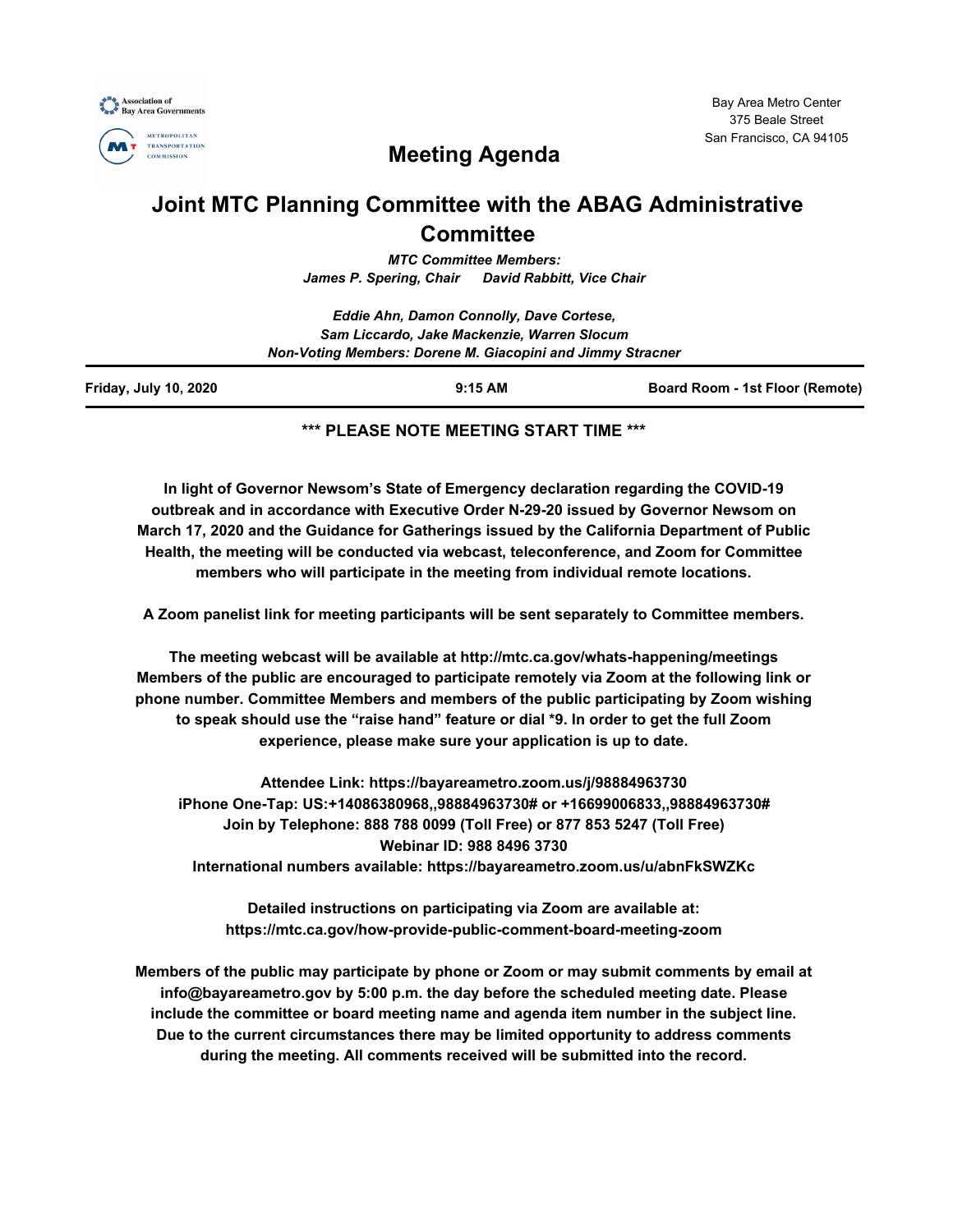#### **1. Roll Call / Confirm Quorum**

*Quorum: A quorum of the ABAG Administrative Committee shall be a majority of its regular voting members (6).*

*Quorum: A quorum of the MTC Planning Committee shall be a majority of its regular voting members (5).*

#### **1a. ABAG Compensation Announcement (Clerk of the Board)**

#### **2. ABAG Administrative Committee Consent Calendar**

| 2a. | 20-0963        | Approval of ABAG Administrative Committee Summary Minutes of the |  |
|-----|----------------|------------------------------------------------------------------|--|
|     |                | June 12, 2020 9:45 a.m. and June 12, 2020 1:30 p.m. Meetings     |  |
|     | <b>Action:</b> | ABAG Administrative Committee Approval                           |  |
|     | Attachments:   | 2a ABAG AC Minutes 20200612 MTC PLNG and MTC EXEC Draft.pdf      |  |

ABAG Resolution No. 02-2020, Revised: Plan Bay Area 2050: Additional Priority Development Areas (PDAs) Submitted for Final Blueprint **2b.** [20-0962](http://mtc.legistar.com/gateway.aspx?m=l&id=/matter.aspx?key=20826) *Action:* Approval / ABAG Executive Board **Presenter:** Mark Shorett *Attachments:* [2b\\_ABAG Resolution No 2020 15 PBA50\\_PDAs Round 2..pdf](http://mtc.legistar.com/gateway.aspx?M=F&ID=fd9abae8-1f3f-4247-a7b2-d4eba15a2c76.pdf)

# **3. MTC Planning Committee Consent Calendar**

Approval of MTC Planning Committee Minutes of the June 12, 2020 Meeting **3a.** [20-0964](http://mtc.legistar.com/gateway.aspx?m=l&id=/matter.aspx?key=20828)

MTC Planning Committee Approval *Action:*

*Attachments:* [3a\\_MTC PLNG\\_Minutes\\_Jun12 2020.pdf](http://mtc.legistar.com/gateway.aspx?M=F&ID=3ef5c1ab-e026-4c3b-a4a1-db613d01d22b.pdf)

#### **4. Information**

Plan Bay Area 2050 Draft Blueprint: Key Findings **4a.** [20-0955](http://mtc.legistar.com/gateway.aspx?m=l&id=/matter.aspx?key=20819)

> Presentation on the findings from the Draft Blueprint analysis, highlighting successes and shortcomings in advance of stakeholder workshops later this month.

*Action:* Information

*Presenter:* Dave Vautin

*Attachments:* [4a\\_PBA50\\_DraftBlueprintFindings.pdf](http://mtc.legistar.com/gateway.aspx?M=F&ID=ed6db023-084d-4652-bae1-31f758cf1982.pdf)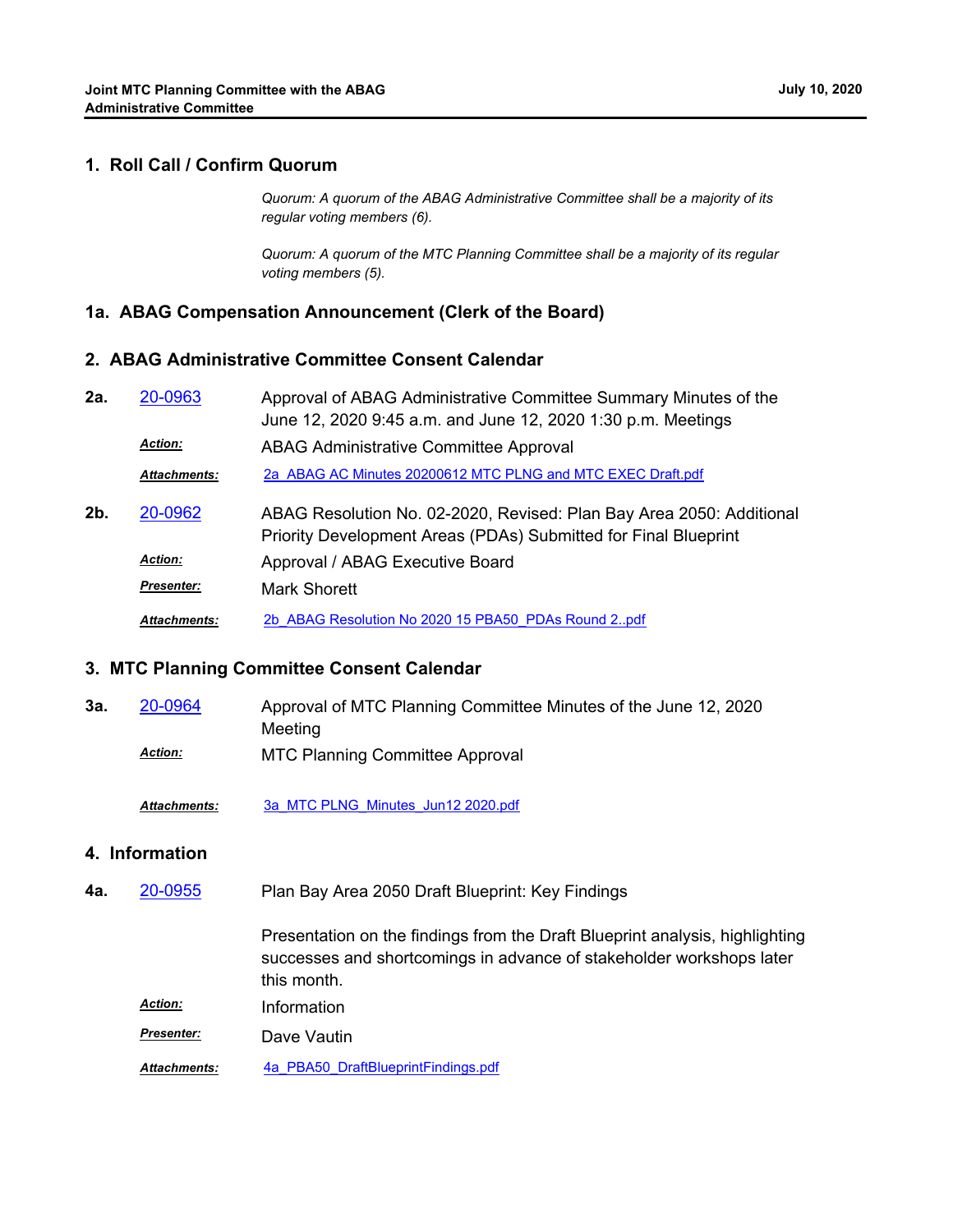| 5a. | 20-0959             | Plan Bay Area 2050 Final Blueprint: Key Decisions for the Transportation<br>Element                                                                                                                                                                   |
|-----|---------------------|-------------------------------------------------------------------------------------------------------------------------------------------------------------------------------------------------------------------------------------------------------|
|     |                     | Recommendations on specific regional discretionary funding levels for the<br>Transportation Element of the Plan Bay Area 2050 Final Blueprint, in<br>advance of broader strategy refinements in September 2020 following<br>robust public engagement. |
|     | <b>Action:</b>      | <b>MTC Planning Committee Approval</b>                                                                                                                                                                                                                |
|     | <b>Presenter:</b>   | Adam Noelting and Raleigh McCoy                                                                                                                                                                                                                       |
|     | <b>Attachments:</b> | 5a PBA50 FinalBlueprint TransportationFundingpdf                                                                                                                                                                                                      |
|     |                     | 5a Correspondence Received-MTC PLNG and ABAG ADMIN.pdf                                                                                                                                                                                                |

### **6. Public Comment / Other Business**

*Committee Members and members of the public participating by Zoom wishing to speak should use the "raise hand" feature or dial \*9.*

### **7. Adjournment / Next Meeting**

**The next meeting of the MTC Planning Committee will be Friday, September 11, 2020 at 9:45 a.m. at the Bay Area Metro Center, 375 Beale Street, San Francisco, CA or remotely and by webcast as appropriate depending on the status of any shelter in place orders. Any changes to the schedule will be duly noticed to the public.**